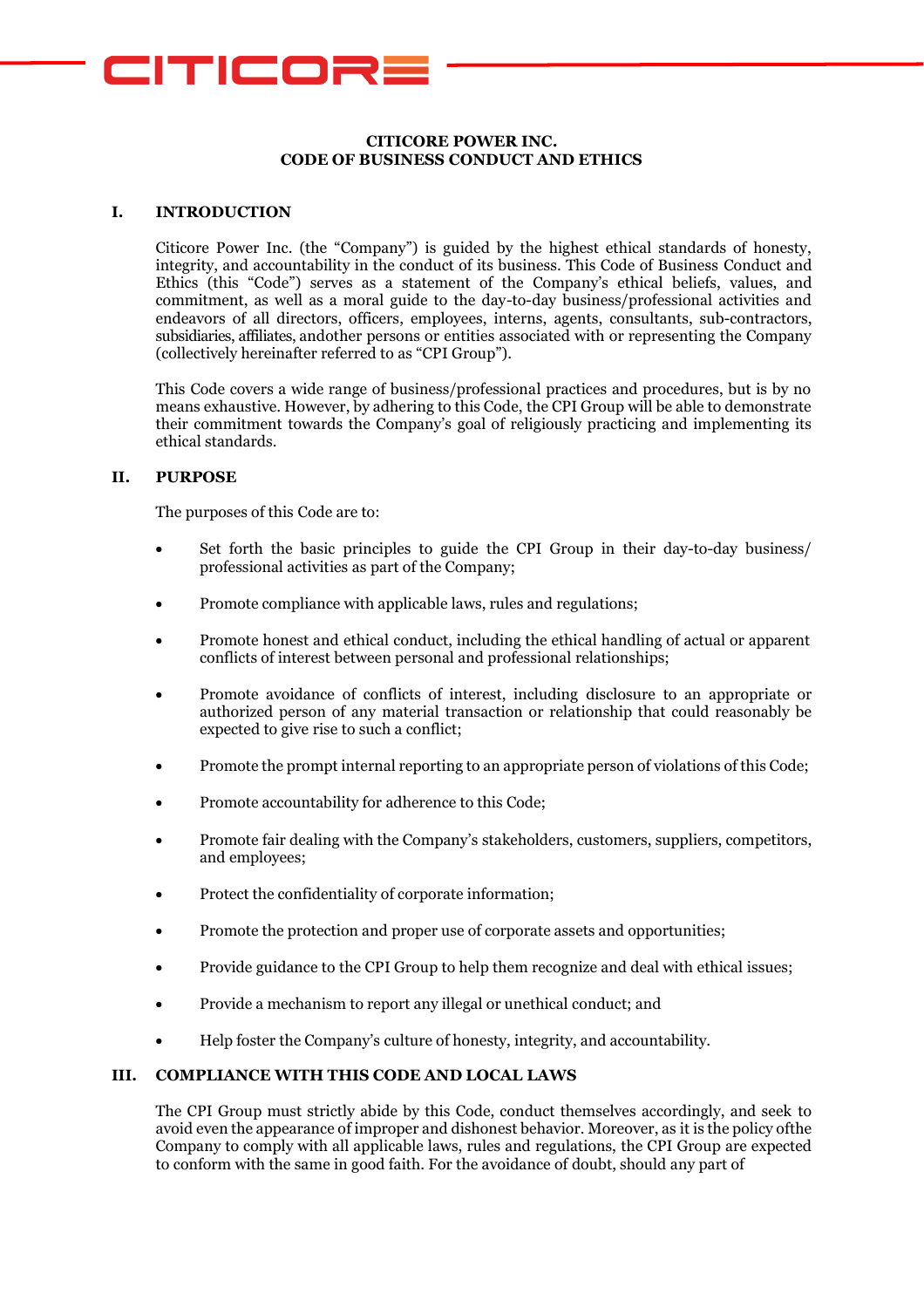## CITICORE

this Code conflict with any laws, rules and regulations, such laws, rules, and regulations shall prevail, and be complied with. However, if a local custom or practice is inconsistent with this Code, the CPI Group must adhere to this Code. For questions about these conflicts, or if the CPI Group believe that they are in a situation wherein they may violate this Code, theyshould follow the guidelines provided below under "Compliance Procedures", or consult the Sr. Manager for HR & Admin or the VP for Legal and Government Affairs of the Company on how to handle the situation.

Members of the CPI Group are also required to comply with the Company's Trading Policy and all otherpolicies and procedures applicable to them that are adopted by the Company from time to time. Members of the CPI Group who violate the standards of this Code and existing Company policies subject to appropriate disciplinary action(s), which may include termination of employment or severanceof relationship with the Company, among others. In addition, any violation of the law may resultin the Company reporting such violation to the relevant authorities.

## **IV. ADVANCING AND PROTECTING THE INTEREST OF THE COMPANY**

## *Conflict of Interest*

It is the obligation of the CPI Group to keep in mind and act in the best interest of the Company at all times. Thus, members of the CPI Group should avoid any relationship or activity that might create or appear to create a conflict of interest.

A conflict of interest arises when the personal and/or financial interests of a member of the CPI Group are inconsistent or incompatible with the best interests of the Company. It may also exist when members of the CPI Group are involved in any activity or endeavour that may interfere in the performance of their responsibilities and duties in the Company.

While it is impossible to describe every situation in which a conflict of interest may arise, the following are some examples of conflicts of interest, or circumstances that may give rise to the same:

- Assisting family members or friends in doing business with the Company;
- Directing business to a supplier directly or indirectly owned or managed by the CPI Group, or owned or managed by a relative or friend;
- Having employment or business/professional relationship with the Company's competitors;
- Acquiring directly or indirectly any form of business or personal benefit in any transaction involving the Company, its clients, contractors, or suppliers;
- Accepting special favors or receiving any kind of personal benefit from any person or organization with which the Company has a current or potential business/professional relationship;
- Using the Company's resources and/or information to gain personal benefit;
- Competing with the Company in any kind of business transaction; and
- Receiving special loans, guarantees, and/or accommodations (other than those enjoyed as Company benefits) because of a member of the CPI Group's position in the Company.

Members of the CPI Group who are aware of an actual or potential conflict of interest must follow the procedures provided under the "Compliance Procedures" below, or immediately bring such matter to the attention of the Sr. Manager for HR & Admin or the VP for Legal and Government Affairs of the Company.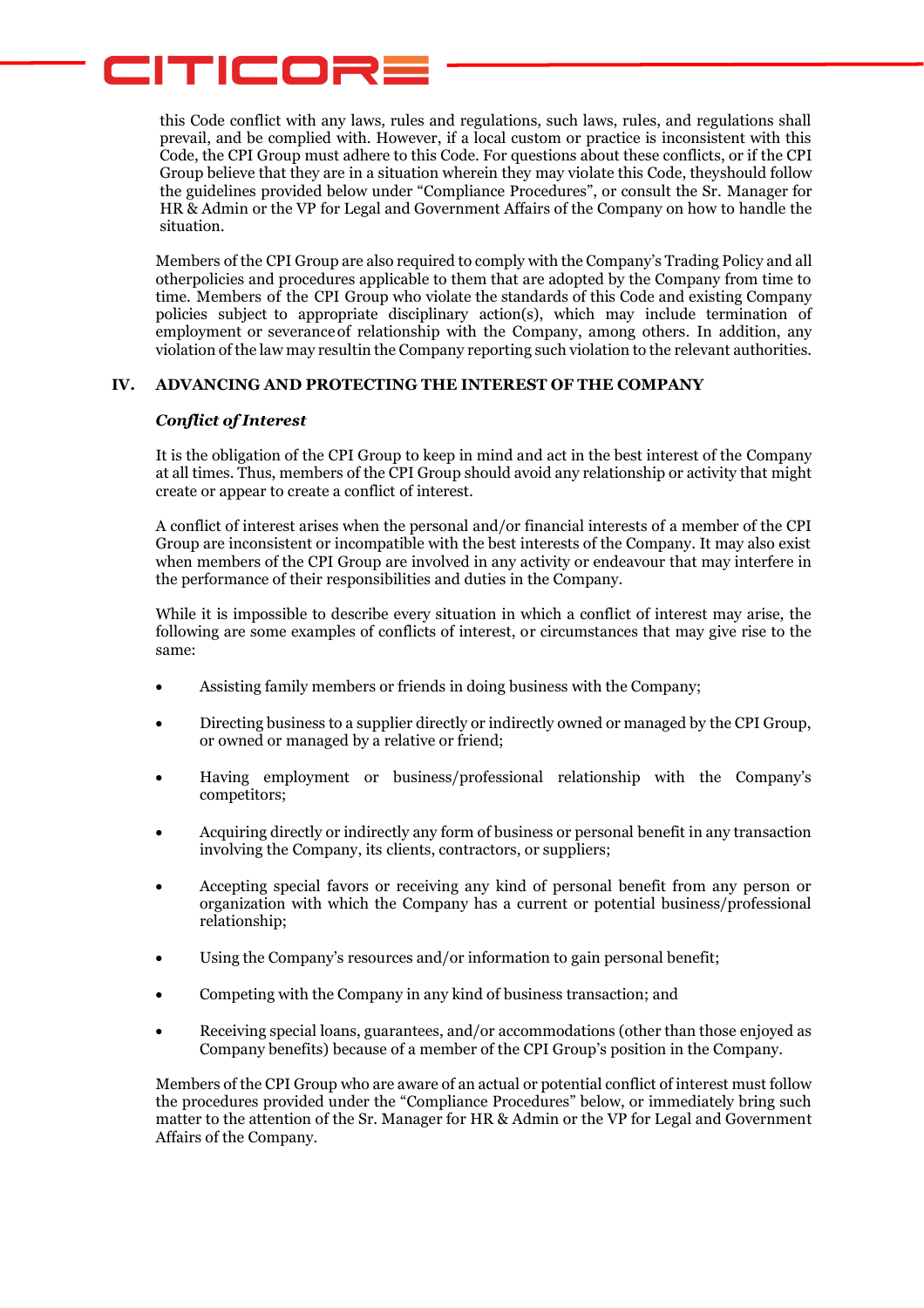# CITICORE

Conflicts of interest may not always be clear-cut. For questions or clarifications, the members of the CPI Group should consult with the Sr. Manager for HR & Admin or the VP for Legal and Government Affairs of the Company.

The Company's directors should specifically disclose any actual or potential conflicts of interest to the Chairman of the Board of Directors (the "Board"), who shall determine the appropriate resolution or action to be taken. Further, all directors must recuse themselves from any Board discussion or decision affecting their personal, business/professional transactions and interests.

## *Gifts and Entertainment*

Business gifts and entertainment are customary courtesies designed to build goodwill and constructive relationships among business partners. These business courtesies include, but are not limited to, meals and beverages, tickets to sporting or cultural events, discounts not available to the general public, accommodations, and other merchandise. However, a problem may arise when such courtesies compromise, or appear to compromise, the Company's ability to make fair and objective business decisions, or result to unfair advantages in business transactions. Given this, members of the CPI Group or their immediate family members are discouraged from soliciting oraccepting gifts from any customer, supplier, contractor, business partner, or any person or organization with which the Company has a current or potential business relationship.

To prevent any impression that business courtesy is improper, caution should be exercised in receiving or extending the same. When receiving or giving any business courtesy, members of the CPI Group shall ensure that such business courtesy:

- does not violate laws, rules or regulations;
- is modest in value pursuant to local standards and consistent with customary business practices, but in no case shall such business courtesy exceed One Thousand Pesos (P1,000.00);
- is for an appropriate business purpose;
- is appropriate in the particular context, like whether it is in the middle of a bidding process or business negotiations;
- does not embarrass the Company or would not be against the Company's values;
- is unlikely to be construed as a bribe;
- is visible to the management of the recipient; and
- is not in cash or cash equivalent.

Members of the CPI Group should also take into consideration the frequency of business courtesies being made to the same party in determining their propriety. Further, business courtesies extended in connection with business discussions or the development of business relationships are only appropriate if they are in the ordinary course of business, and their value is modest. Furthermore, strict rules apply when the Company does business with government agencies andofficials, as discussed in more detail below. These guidelines apply at all times and do not change during traditional gift-giving seasons.

Members of the CPI Group who are in doubt as to the propriety of any business courtesy or personal benefit should seek guidance from the Sr. Manager for HR & Admin or the VP for Legal and Government Affairs of the Company.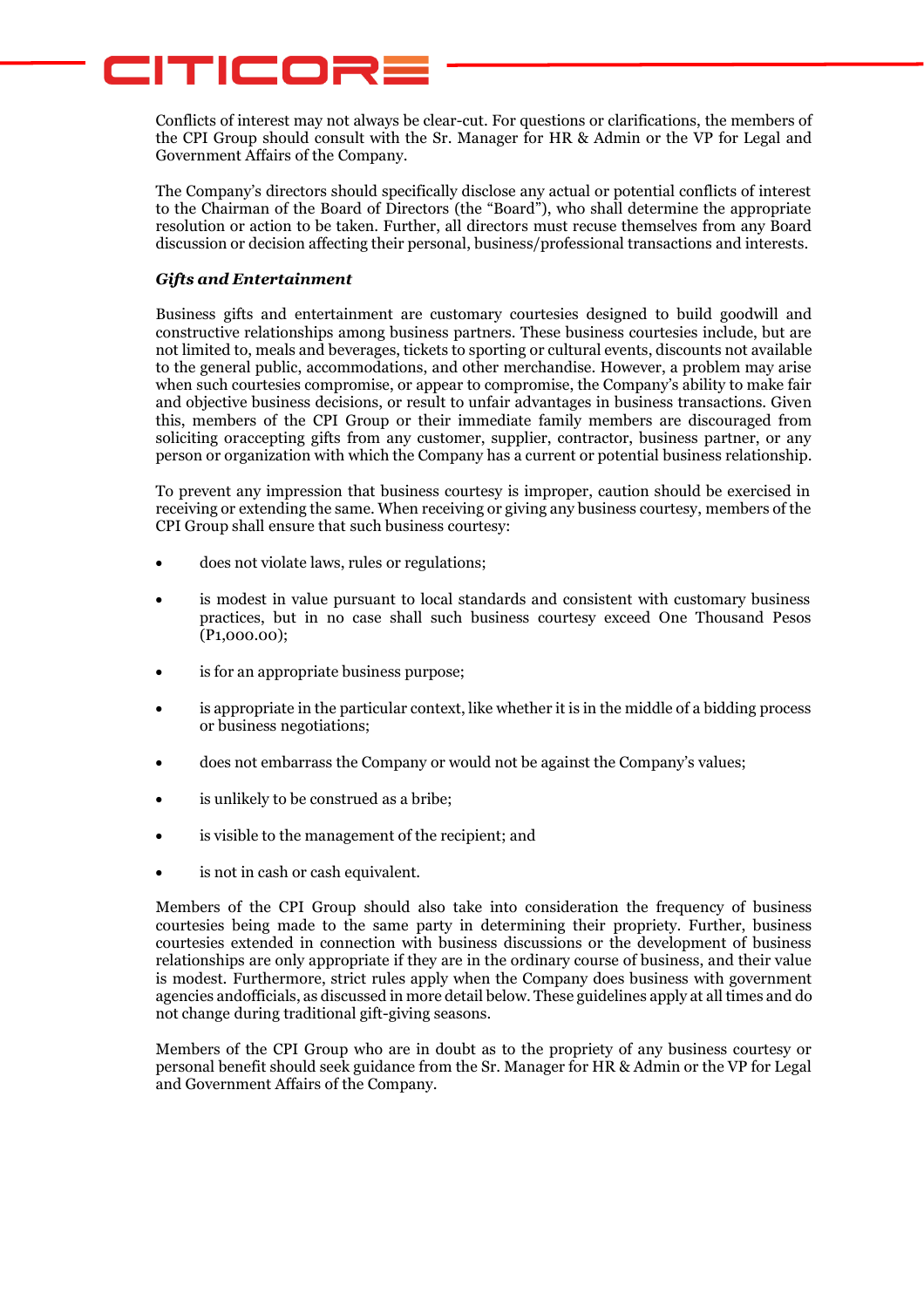

#### *Honesty and Fair Dealing*

The Company does not engage in unethical or illegal practices. When representing the Company, it is important that members of the CPI Group are: (a) consistent with the law; (b) faithful to this Code;and (c) honest and fair in dealing with the Company's business partners, contractors, suppliers, customers, professional advisors, competitors, and anyone else with whom members of the CPI Group have contact with in the course of employment or business relationship. Company Personnel should not take any advantage of anyone through actions such as (but not limited to) manipulation, concealment, misappropriation, abuse of confidential information, falsification, misrepresentation of material facts, undue influence, or any other unfair practice. Company Personnel should not give any advantage to anyone due to personal relationship, personal benefit, or other reasons not involving the best interest of the Company.

#### *Competitive Practices*

The Company firmly believes that fair competition is fundamental to the continuation of the free enterprise system. The Company complies with, and supports antitrust laws and statutes that prohibit restraints of trade, unfair practices, or abuse of economic power.

The Company will not enter into arrangements that unlawfully restrict its ability to compete with other businesses, or the ability of any other business organization to compete freely with the Company. It is also the Company's policy to prohibit members of the CPI Group from entering into or discussing any unlawful arrangement or understanding that may result in unfair business practices or anti-competitive behavior.

#### *Bribery and Corruption*

The Company always conducts its business in an ethical manner, in compliance with applicable laws, rules, and regulations, especially those against bribery and corruption of public officers. As such, the Company will not tolerate any act of bribery, corruption, or unethical practices of any kind, whether taken directly or on its behalf, that would result in the violation of the Company's policies and/or the applicable anti-bribery laws. Failure to comply with these laws and/or these policies will not only lead to grave consequences such as termination of employment and/or severance of the business relations, but will also entail civil and/or criminal penalties.

#### **V. INFORMATION AND RECORDS**

#### *Confidential and Proprietary Information*

Members of the CPI Group are responsible and accountable for safeguarding the confidential information of the Company to which they have direct or indirect access to by reason of their employment or position in the Company. It is the duty of the members of the CPI Group not to disclose the Company's confidential information to persons outside theCompany,including family members, and to share these only with other members of the CPI Group on a "need to know" basis; unless such disclosure is specifically authorized by the Board (for directors) or the President of the Company(for the rest of the CPI Group).

For purposes of this Code, confidential information shall mean all non-public and proprietary information of the Company, in any tangible or intangible form, that are designated as confidential or by their nature or the circumstances surrounding their disclosure should be reasonably considered as confidential. These shall include, but are not limited to, intellectual property, products or planned products, processes and/or procedures, technological achievements and interests, customers and potential customers, business prospects, financial statements and information, financial situation and corporate plans, internal activities, and all technical, financial or business information, data, ideas, product strategies, business strategies, and details of the employees.

For the avoidance of doubt, intellectual property shall include patent, trademarks, service marks, designs, copyrights, utility models, design rights, inventions, drawings, computer programs, know-how and rights of like nature arising or subsisting anywhere in the world in relation to all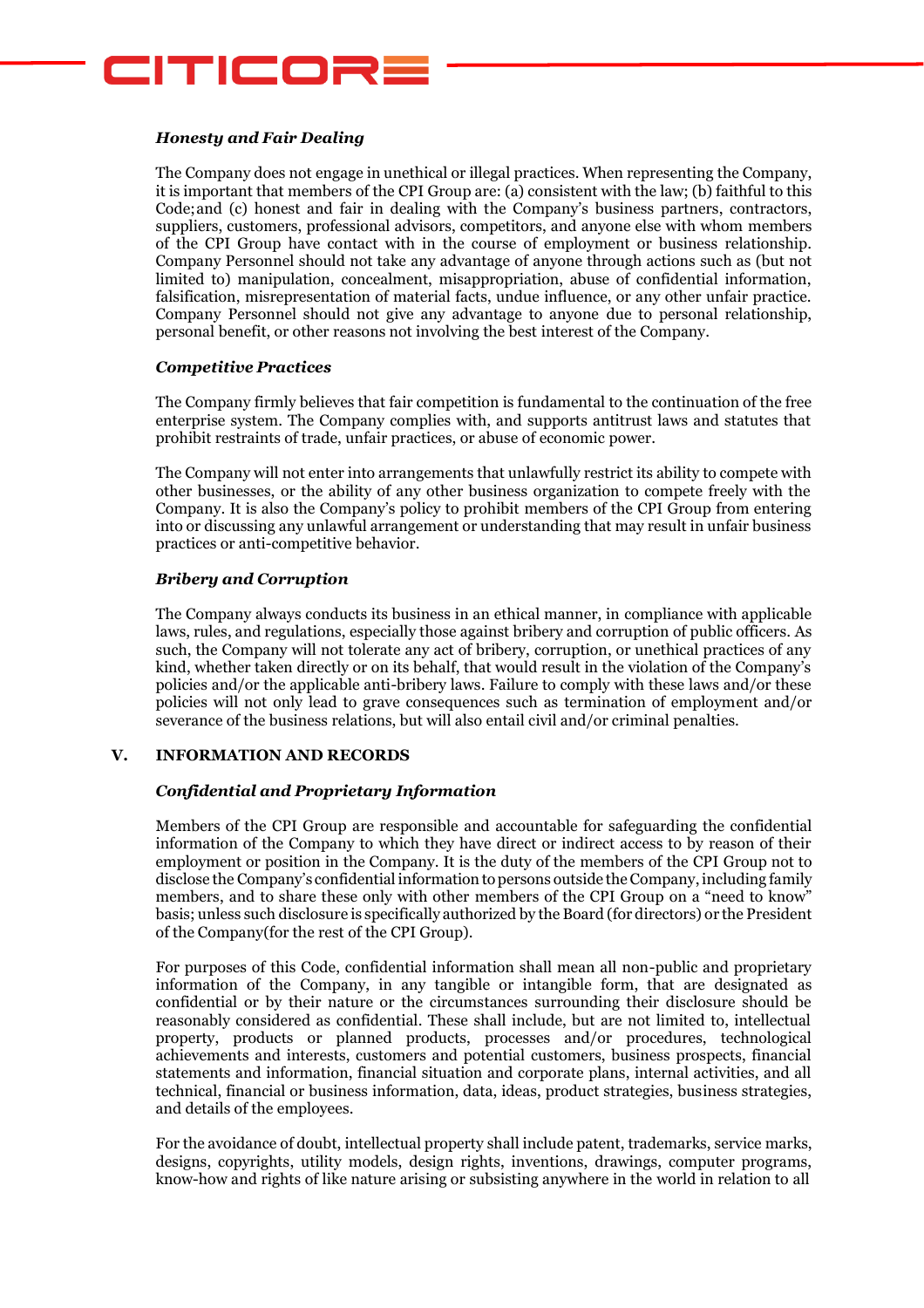# CITICORE

of the foregoing, whether registered or unregistered. Any ideas, inventions or other intellectual property which members of the CPI Group developed or are involved in developing while connected with the Company are considered the property of the Company.

The obligation of members of the CPI Group to protect the Company's confidential information continues even after separation from the Company, for whatever cause.

## *Financial Reporting and Records*

The Company requires honest and accurate recording and reporting of information to make responsible business decisions. The Company's accounting records are relied upon to produce reports for its stakeholders, directors and management, as well as government agencies, and persons with whom the Company does business. All of the Company's financial statements, books, records, and accounts must appropriately reflect the Company's activities, and conform to applicable legal and accounting requirements, as well as the Company's system of internal controls. Unrecorded or "off the books" funds or assets should not be maintained unless required by applicable laws, rules, or regulations.

The members of the CPI Group have the responsibility, within the scope of their position, to ensure that theCompany's accounting records do not contain any false or intentionally misleading entries. All transactions must be supported by accurate documentation, in reasonable detail, and recorded in the proper accounts and in the proper accounting period.

Certain members of the CPI Group may be authorized to use business expense accounts, which must be documented and recorded accurately. If members of the CPI Group are not sure whether a certain expense is legitimate, they should consult their immediate superior or the VP for Legal and Government Affairs of the Company.

Business records and communications often become public through the media, or through legal or regulatory proceedings. In this regard, members of the CPI Group should avoid exaggeration, derogatory remarks, guesswork, or inappropriate characterizations that can be misunderstood. This requirement applies equally to communications of all kinds, including internal and external e-mail, informal notes, internal memos, and formal reports.

## *Record Retention*

The Company maintains all records in accordance with the Data Privacy Act of 2012, its implementing rules and regulations, and other laws, rules and regulations regarding the retention of business records. The term "business records" covers a broad range of files, reports, business plans, receipts, policies and communications, including hard copy, electronic, audio recording, microfiche and microfilm files, whether maintained at work or at home. The Company prohibits the unauthorized destruction of, or tampering with, any records, whether written or in electronic form, where the Company is required by laws, rules or regulations to maintain such records or where it has reason to believe of a threatened or pending government investigation or litigation relating to such records.

## **VI. COMPANY ASSETS AND WORKING ENVIRONMENT**

## *Use of Company Assets*

The Company's equipment and assets should be used only for legitimate Company business and activities. Company Personnel should endeavor to protect the Company's equipment and assets, and ensure their efficient use. Loss, theft, wastage, or other misuse have a direct impact on the Company's profitability. Any suspected incident of fraud or theft, or any misuse should be reported immediately to the respective department heads for investigation.

## *Office Security*

The Company operates a "clear desk" policy. It is the responsibility of a member of the CPI Group to ensure that all documents and papers are locked away in a safe place, and that the means of access (keys and codes) are protected. Members of the CPI Group should take all reasonable measures to minimize the risk of theft, fraud, or loss.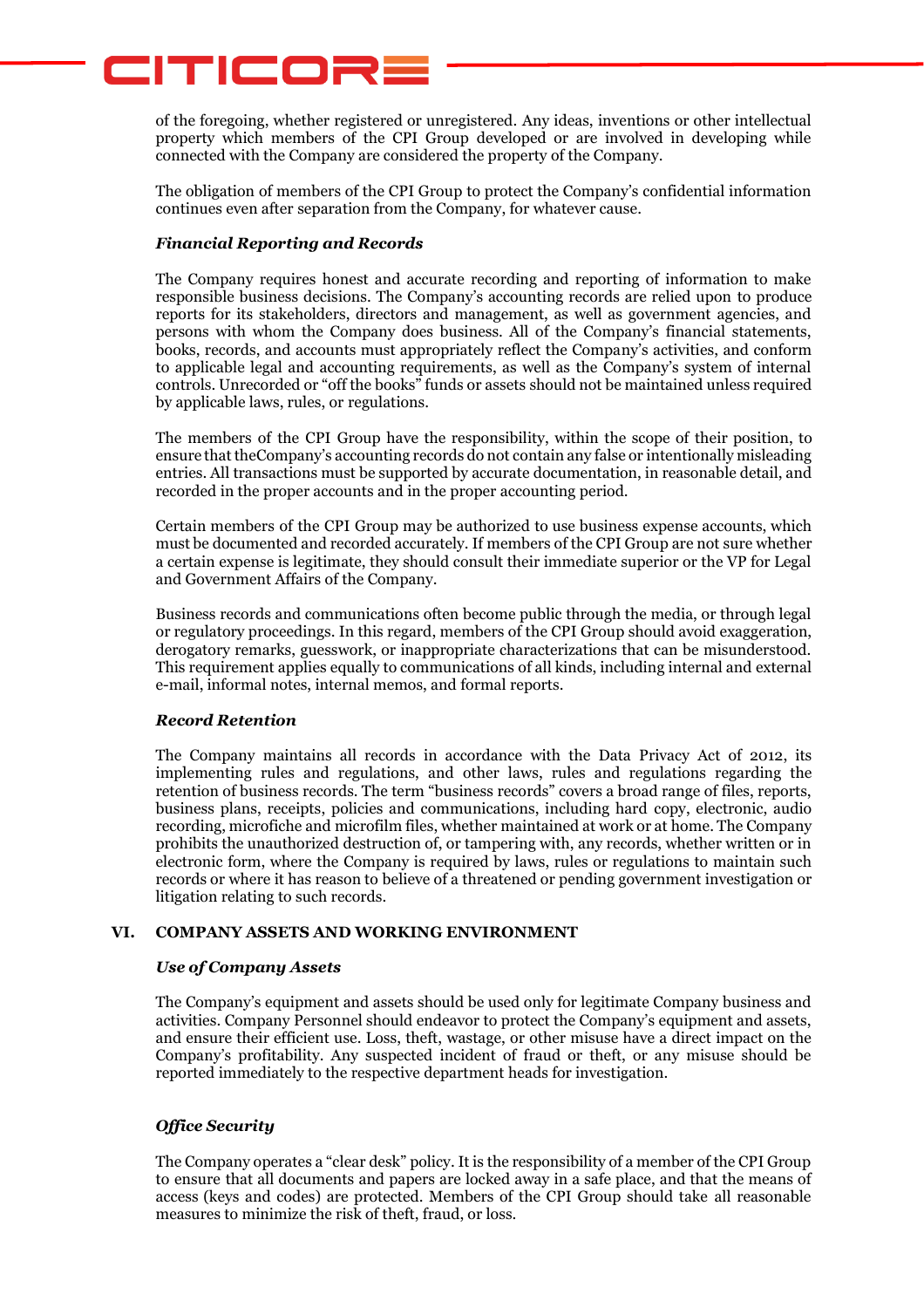

## *Information Technology*

The Company's information technology systems, including computers, e-mail, intranet and internet access, telephones and voice mail are the property of the Company and are to be used primarily for business purposes. The Company's information technology systems may be used for minor or incidental personal messages provided that such use is kept at a minimum, and follows Company policy and this Code.

Electronic documents and messages (including voice-mail, e-mail, and SMS) sent, received, created or modified by Company Personnel are considered Company property, and Company Personnel should recognize that they are not "personal" or "private". Unless prohibited by law, the Company reserves the right to access and disclose (both internally and externally) electronic documents and messages, as well as, to specify, configure and restrict its electronic systems as may be necessary for its business purposes. Members of the CPI Group should use good judgment and not access, send messages, or store any information that they would not want to be seen or heard by others

## *Corporate Opportunities*

Members of the CPI Group have a duty of loyalty to the Company, which includes a duty to always advance the Company's legitimate interests when the opportunity to do so arises. Accordingly, members of the CPI Group may not use their position with the Company or the Company's name, property, information or goodwill for personal gain or for the gain of others. Members of the CPI Group are further prohibited from taking advantage of an opportunity that is discovered through the use of any Company property, information, contacts or employment with the Company. All such opportunities, actual or perceived, should be reported to immediate superiors.

Employment of family members in the Company is permissible, but the direct supervision of one family member by another is not permitted unless otherwise authorized by the Sr. Manager for HR & Admin of the Company. Except for summer and co-op students, indirect supervision of a family member by another is also discouraged and requires the prior approval of the Company's Sr. Manager for HR & Admin.

#### *Non-Discriminatory Environment*

The Company fosters a work environment in which all individuals are treated with respect and dignity. The Company promotes equal opportunity and does not discriminate against members of the CPI Group, potential employees, officers or directors on the basis of race, color, religion, sex, national origin, age, sexual orientation, or disability. The Company will only make reasonable accommodations for members of the CPI Group in compliance with applicable laws, rules and regulations. The Company is committed to actions and policies to assure fair employment, including equal treatment in hiring, promotion, training, compensation, termination and corrective action, and will not tolerate discrimination by members of the CPI Group. This policy also applies equally to the treatment of the Company's customers/clients.

#### *Harassment-Free Workplace*

The Company will not tolerate any form of harassment of members of the CPI Group, customers or suppliers, which shall include sexual harassment. Sexual harassment is illegal and members of the CPI Group are prohibited from engaging in any form of sexually harassing behavior. Sexual harassment means unwelcome sexual conduct, either visual, verbal or physical, and may include, but is not limited to, unwanted sexual advances, unwanted and/or suggestive touching, language of a sexual nature, telling sexual jokes, innuendoes, suggestions, suggestive looks and displaying sexually suggestive visual materials.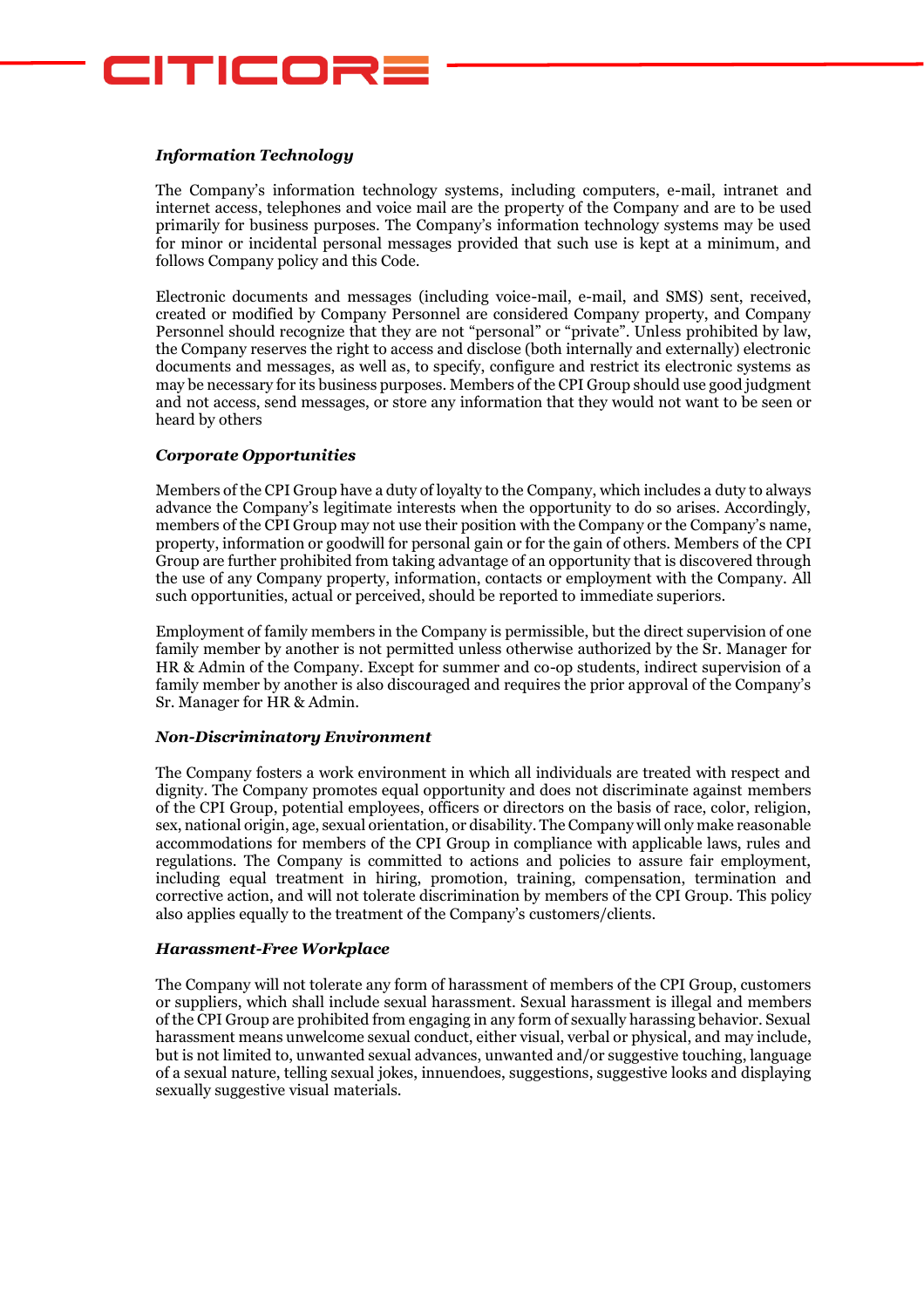

#### *Substance Abuse*

The Company is committed to maintaining a safe and healthy work environment free from substance abuse. Members of the CPI Group are expected to perform their responsibilities in a professional manner and, to the degree that job performance or judgment may be hindered, be free from the effects of drugs and/or alcohol.

#### *Workplace Violence*

It is the policy of the Company to ensure that all inter-relationships among persons in the workplace will be professional and free from bias, harassment, and/or violence. Thus, the workplace must be free from any kind of violent behavior. Threatening, intimidating, or aggressive behavior, as well as bullying, subjecting to ridicule, or other similar behavior toward fellow members of the CPI Group or others in the workplace will not be tolerated.

Any form of violent misconduct, discrimination, harassment, retaliation, and/or other forms of violent behavior, even if not unlawful, will be subject to disciplinary action. Additionally, any misconduct that is also unlawful may be subject to civil and criminal liability.

## *Health and Safety*

The Company is committed to providing a healthy and safe workplace, which is always in compliance with applicable laws, rules, and regulations. Members of the CPI Group must be aware of the safety issues and policies that affect their job, other members of the CPI Group, and the community in general. Members of the CPI Group, upon learning of any circumstance affecting the health and safety of the workplace or the community, must act immediately to address the situation. Members of the CPI Group must immediately advise their immediate superiors of any workplace injury or any circumstance presenting a dangerous situation to them, other coworkers, or the community in general, so that timely corrective action can be taken.

#### *Surveillance Measures*

Closed circuit television and security patrols will be in operation both during and outside normal working hours. The Company reserves the right to extend surveillance in whatever way deemed necessary in any part of the premises, insofar as allowed by applicable laws, rules, and regulations.

#### **VII. CORPORATE SOCIAL RESPONSIBILITY**

The Company firmly believes in conducting its business in a socially responsible and ethical manner by: (a) considering the protection of the environment and safety of the people and community concerned; (b) respecting and supporting the communities and cultures surrounding the operations of the Company; and (c) constantly striving to make members of the CPI Group role models in this respect by incorporating social awareness policies into their everyday business decision-making. In line with these measures, the Company ensures that appropriate organizational structures are in place to effectively identify, monitor, and manage the corporate social responsibility issues and performances relevant to its operations.

#### **VIII. REPORTING OF VIOLATIONS OF THIS CODE**

It is the duty and responsibility of the members of the CPI Group to uphold this Code. The Company encourages members of the CPI Group to report all infractions or violations of this Code directly to the Sr. Manager for HR & Admin or VP for Legal and Government Affairs of the Company. Any investigation, when circumstances warrant, conducted by any person, duly authorized for the purpose, shall be subject to the requirements of due process under the law.